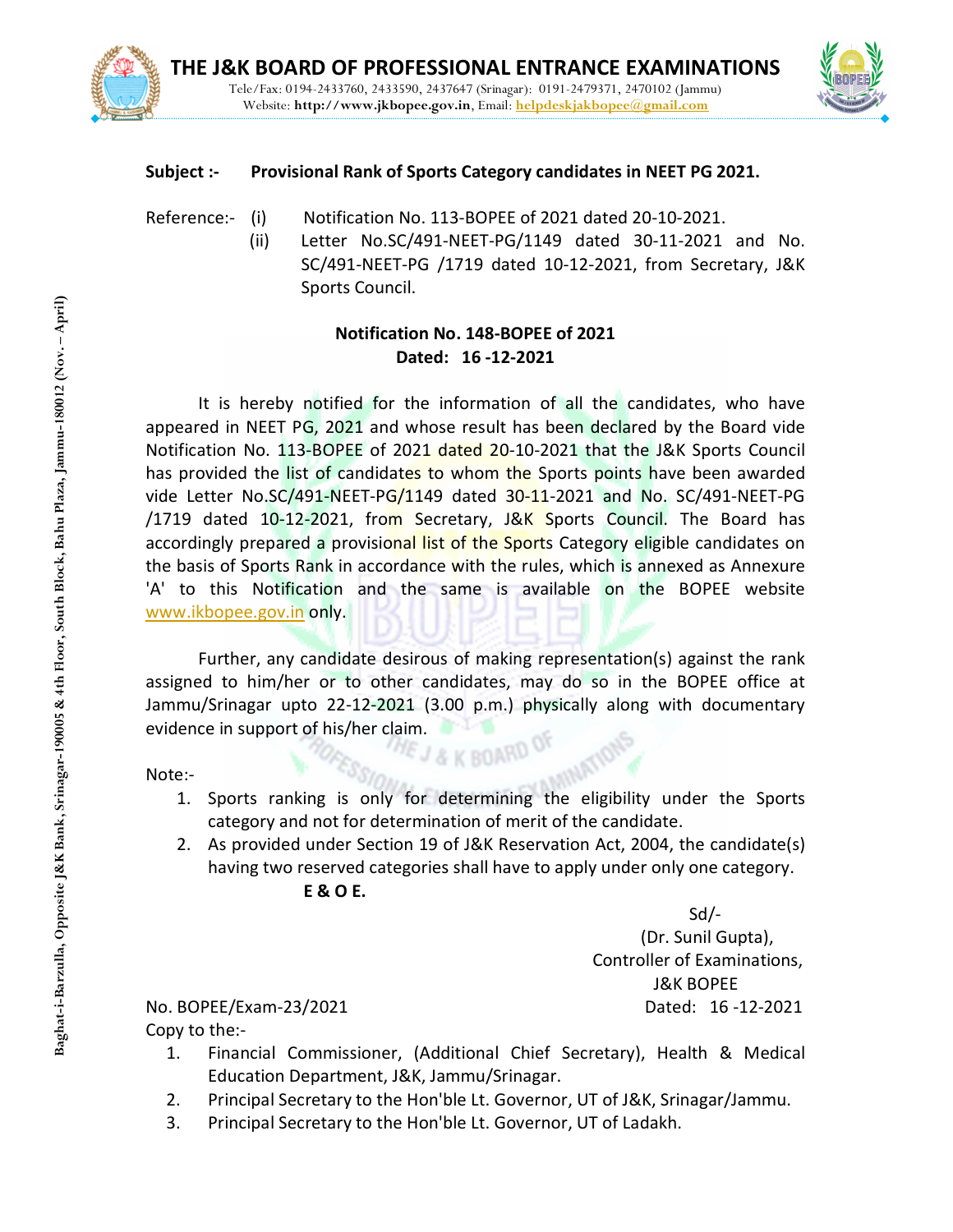- 4. Commissioner/Secretary to Government, General Administration Department, J&K, Srinagar.
- 5. Commissioner/Secretary to Government, ARI & Trainings Department, J&K, Srinagar.
- 6. Director Information, J&K, Srinagar/Jammu for publication of the Notice in two leading English newspapers of Srinagar, Jammu & Leh/Kargil each having large circulation.
- 7. Secretary, J&K BOPEE, J&K, Srinagar.
- 8. Secretary, J&K Sports Council, Jammu.
- 9. Director/Principal, SKIMS, Government Medical Colleges, Srinagar/Jammu /Baramulla /Anantnag/Kathua/Rajouri/Doda for information.
- 10. Principal, Government Dental College, Srinagar/Jammu for information.
- 11. Director Doordarshan Kendra, Srinagar/Jammu/Leh/Kargil for favour of wide publicity through daily news bulletin.
- 12. Director, All India Radio, Srinagar/Jammu/Leh for favour of wide publicity through daily news bulletin.
- 13. Deputy Secretary, Law, J&K BOPEE.
- 14. FA/CAO, J&K BOPEE.
- 15. General Manager, Government Press, Jammu for publication in extra ordinary Gazette.
- 16. PS to Chairman, J&K BOPEE for information of the Chairman.
- 17. Private Secretary to Chief Secretary for information of the Chief Secretary.
- 18. In-charge IT. Section, BOPEE for uploading on the official website.
- 19. Office file.